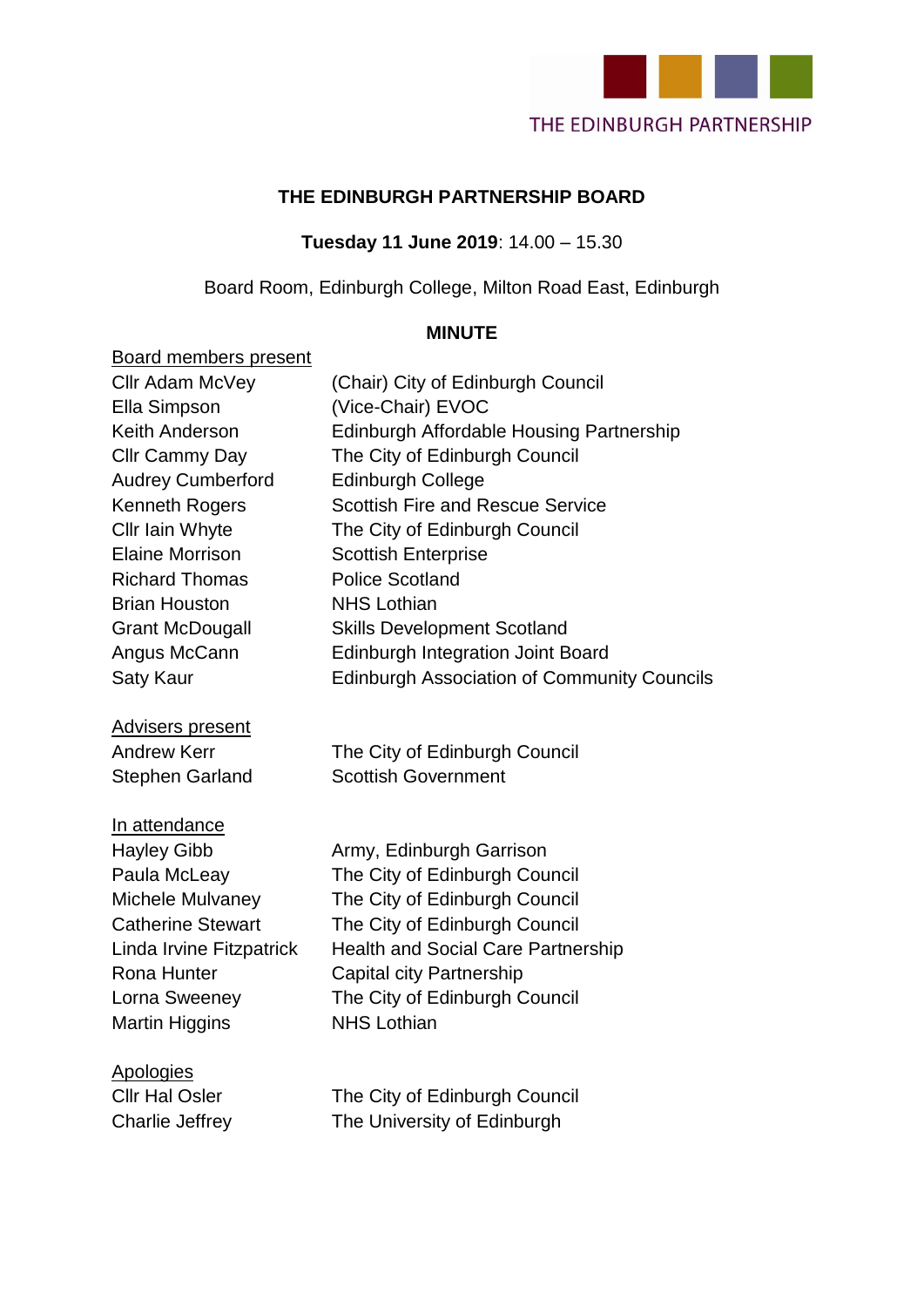## **1 Minutes**

- 19 March 2019 approved as a correct record.
- 2 April 2019 approved as a correct record.

## **2 Nomination of Vice-Chair**

Members were invited to submit nominations for a Vice-Chair.

### **Decision**

Ella Simpson was nominated to remain in the post of Vice-Chair.

## **3 Governance and Resources Update**

Following the decisions taken at the Edinburgh Partnership Board in April 2019 to revise governance arrangements and formalise support from statutory partners, an update on the implementation of these decisions was provided. The change to the Edinburgh Partnership Board meeting format was highlighted and the Board was advised that the Neighbourhood Networks had all met.

Following on from these sessions a 'frequently asked questions' was being produced and an issues log created, with the latter assisting with the 12-month review that was planned. The first meeting of the Local Outcome Improvement Plan (LOIP) Delivery Group was proposed for July 2019, the locality community planning partnerships by September 2019 and the community nomination process was expected to be complete by the end of August 2019.

#### **Decision**

- 1) To note the update.
- 2) To note that the nomination and voting process was likely to emerge as a point for discussion at the forthcoming Edinburgh Association of Community Councils meeting on 20 June 2019.
- 3) To note the Partnership Board's intention to be proactive with communication to neighbourhood network stakeholders.
- 4) To note the progress made in establishing the governance arrangements.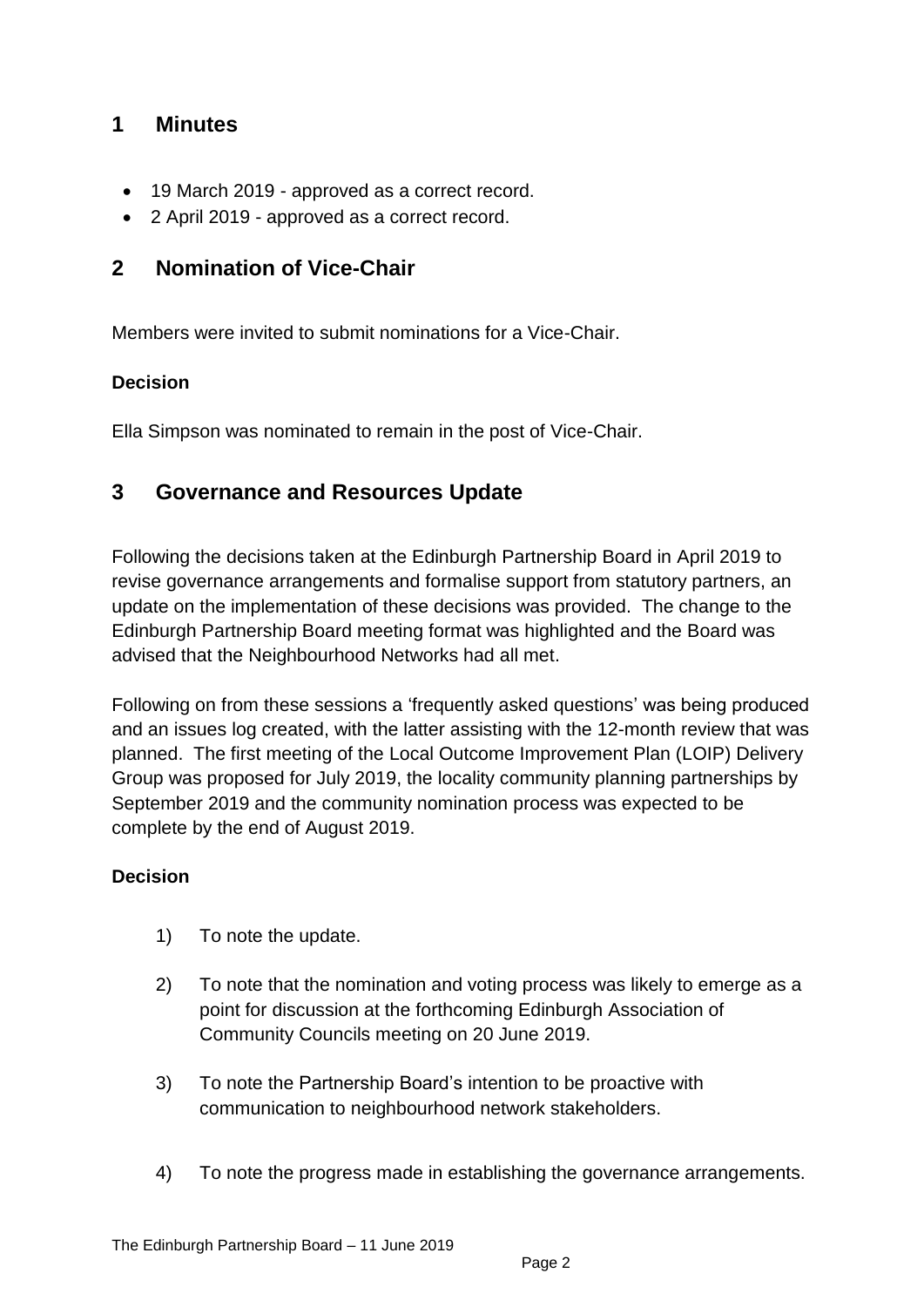- 5) To agree to the development of a business framework as set out in paragraph 2.3 with this to be considered at the next Board meeting.
- 6) To agree to revise the membership of the South West Locality Community Planning Partnership to include the Armed Forces as a core member.
- 7) To note the progress and confirmed contributions for the resourcing of the Edinburgh Partnership.
- 8) To agree to receive an implementation plan and further progress reports at future Board meetings.

# **4 Thrive Edinburgh: Improving the Mental Health and Wellbeing of Edinburgh's Citizens**

Dr Linda Irvine Fitzpatrick, Strategic Programme Manager for Mental Health and Wellbeing, NHS Lothian, gave a verbal update on the Thrive Collaboration. The Thrive Collaboration offered a fresh and exciting public health approach to urban mental health. The collaboration allowed organisations involved a chance to promote and protect the citizens of Edinburgh's mental health, resilience, self-esteem, family strength, and joy. The Thrive Collaboration was looking for the Edinburgh Partnership to:

- Support Thrive Edinburgh and the opportunities for national and international collaboration and knowledge building.
- Accelerate and progress with shared priorities through synergistic and collaborative working.
- Agree a representative from the Edinburgh Partnership Board to join the Thrive City Assembly.
- For members to participate in the inaugural Thrive Conference in Winter 2019.
- For Edinburgh Partnership members to support and be an enabling group for Thrive public awareness.
- Receive an update in February 2020 on the work of Thrive.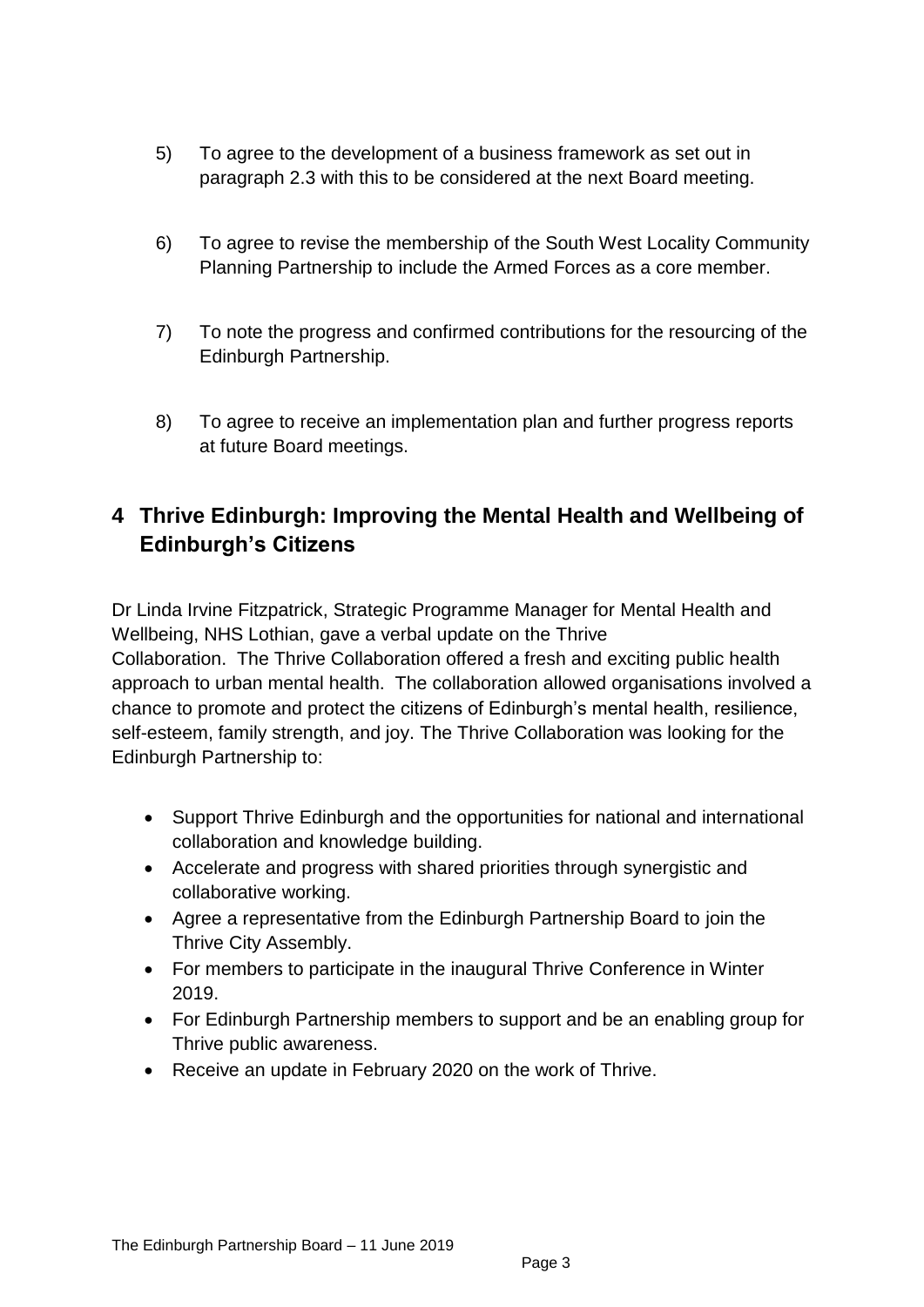#### **Decision**

- 1) To note the partnership's aspiration to leverage input from the private sector into the mental health debate with partners to raise awareness of the work across their networks.
- 2) To note that the Edinburgh Partnership expressed a unanimous consensus to support the work of Thrive Edinburgh.
- 3) To agree that Ella Simpson would be the Edinburgh Partnership's link to the Thrive Assembly.
- 4) To agree to circulate information about Thrive within the Edinburgh Partnership's own network and via social media channels.
- 5) To receive a further report in February 2020, following the conference, with proposed actions for the Edinburgh Partnership and requests of partners.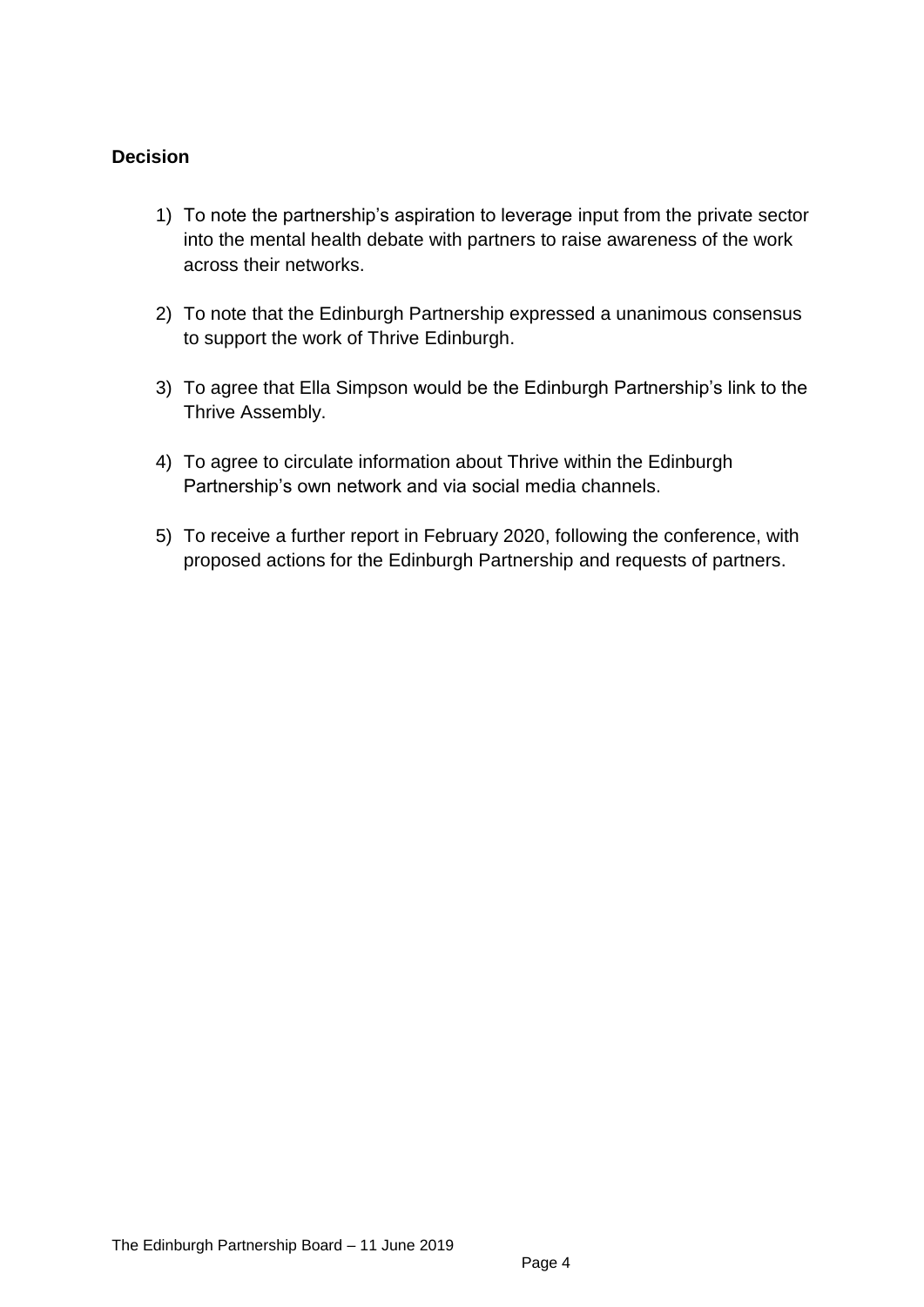# **5 The Community Plan Performance Framework Update**

The Edinburgh Partnership was presented with an update on the community plan performance framework, which provided a summary of progress with performance monitoring and action planning.

#### **Decision**

- 1) To note the update.
- 2) To note the progress made with the draft performance framework which was designed to provide a coherent approach to monitoring and tracking progress and performance.
- 3) To note the baseline data provided for the high-level outcomes.
- 4) To note the work to date to develop the actions and identify appropriate indicators in the absence of a formalised delivery mechanism.
- 5) To note the expectation that progress on delivering the community plan will accelerate with the establishment of the Local Outcome Improvement Plan (LOIP) Delivery Group, pending partners commitment to resource this work.
- 6) To agree to the inclusion of the review of data sharing across the Edinburgh Partnership in the performance framework implementation plan.
- 7) To note the next steps outlined and to agree to receive regular updates on progress on the community plan at future Board meetings.
- 8) To note the need to report to community stakeholders in a coherent and straightforward manner and have this enshrined within the framework. The purpose of this was to avoid the risk of terminology being misunderstood.